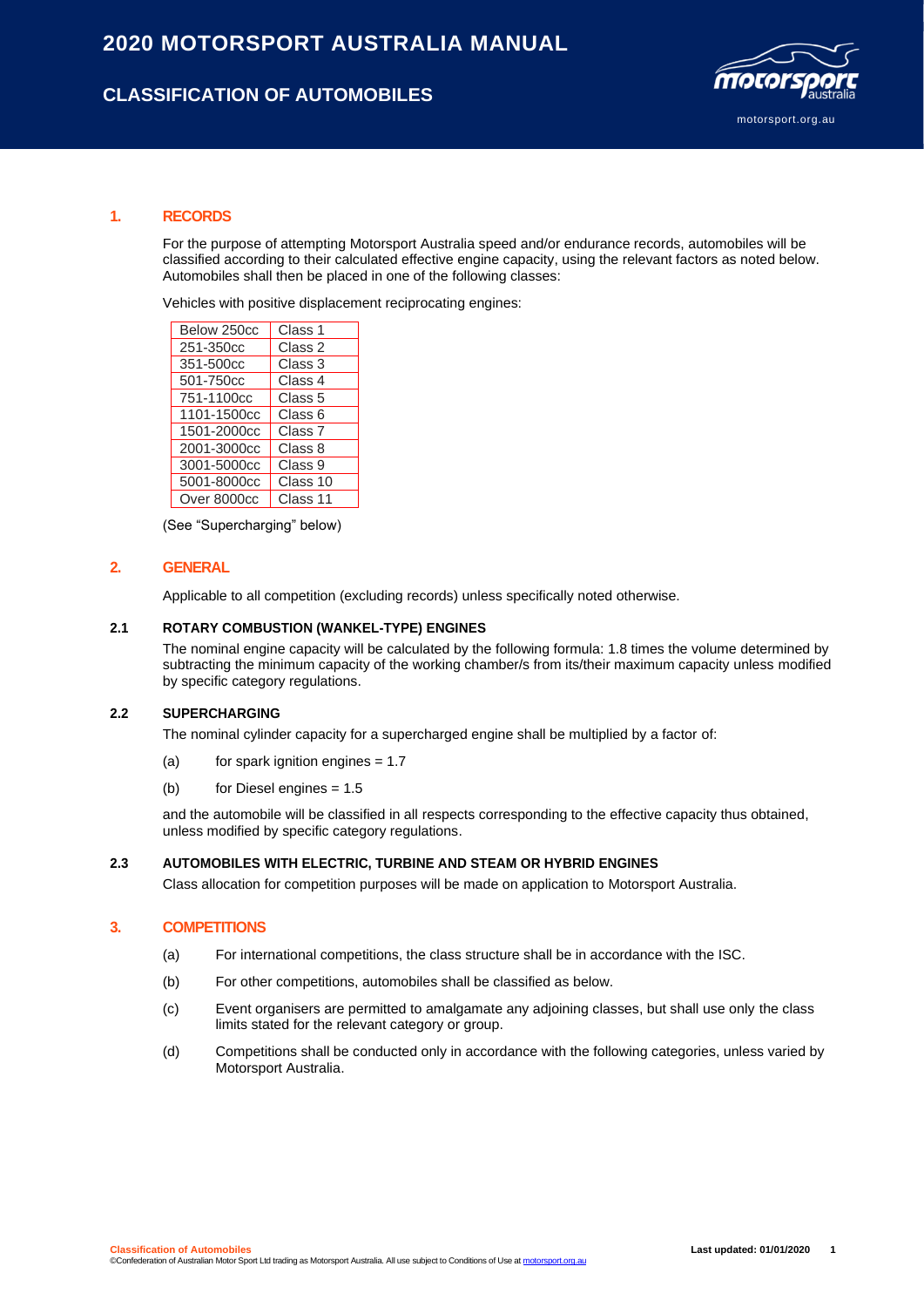### **3.1 1ST CATEGORY: RACING CARS**

- (a) Formula Ford, Formula Ford 1600
- (b) Formula Vee
- (c) Formula 3
- (d) Formula Libre for Speed Events
	- (i) Up to 1300cc
	- (ii) 1301-2000cc
	- (iii) 2001-3000cc
	- (iv) 3001-5000cc
	- (v) Above 5000cc
- (e) Free Formula for Race Events
	- (i) Up to 1300cc
	- (ii) 1301-2000cc
	- (iii) 2001-3000cc
	- (iv) 3001-5000cc
- (f) Formula 4
- (g) S5000

### **3.2 2ND CATEGORY**

- (a) Sports Cars:
	- (i) Up to 1300cc
	- (ii) 1301-1600cc
	- (iii) 1601-3000cc
	- (iv) 3001-6000cc
	- (v) Above 6000cc
- (b) Prodsports Cars:
	- (i) Up to 1300cc
	- (ii) 1301-1600cc
	- (iii) 1601-3000cc
	- (iv) 3001-6000cc
	- (v) Above 6000cc
- (c) 2GT FIA Homologated Cars
- (d) 2I Carrera Cup Cars

### **3.3 SPORTS SEDANS**

- (a) Up to 1600cc
- (b) 1601-2000cc
- (c) 2001-3000cc
- (d) 3001-4000cc
- (e) 4001-6000cc

# **3.4 3RD CATEGORY: TOURING CARS**

- (a) Up to 1300cc
- (b) 1301-1600cc